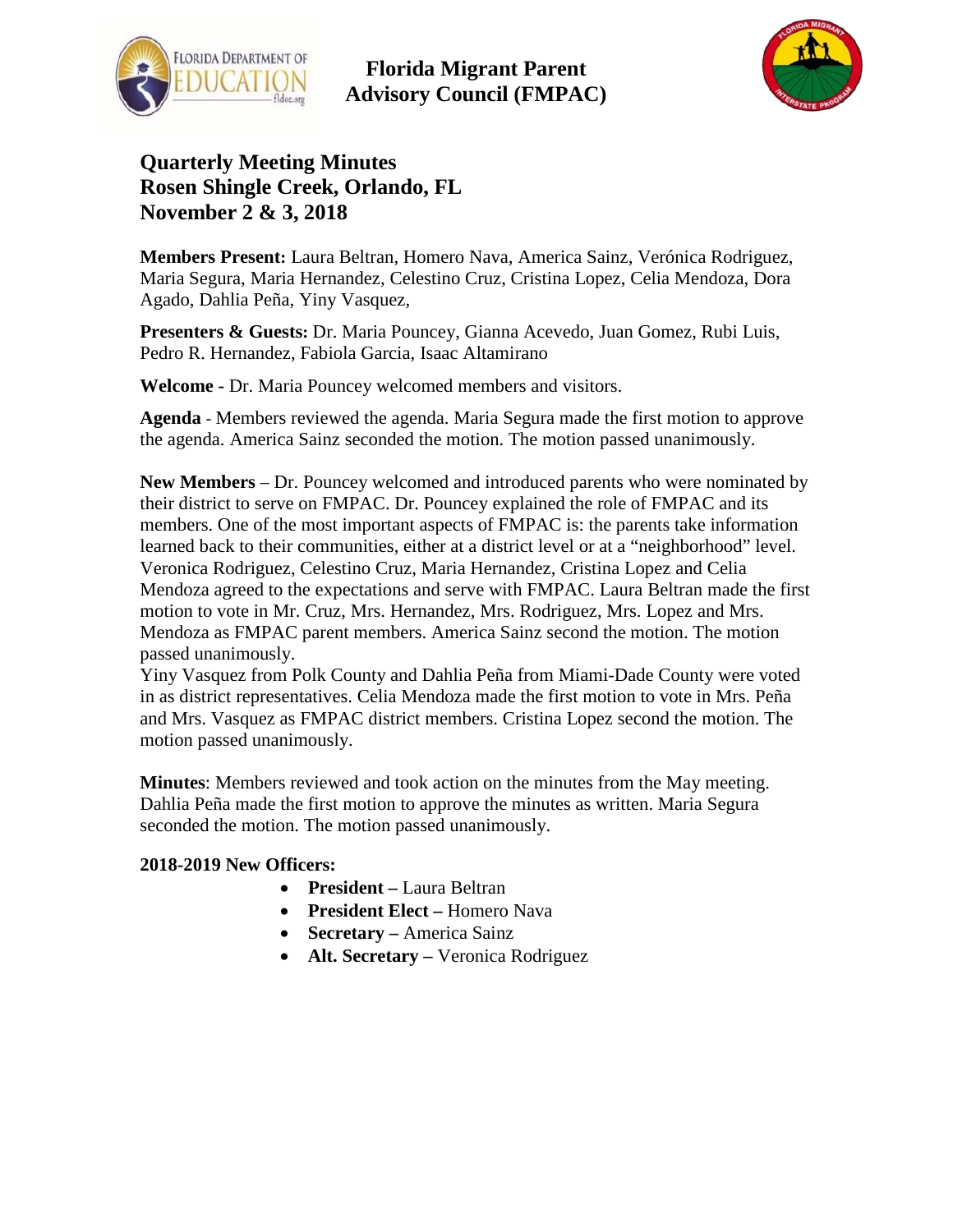



# **Presentations**

# *Friday, November 2, 2018*

### **Introduction and Vision from the Florida Department of Education - MEP**

Dr. Maria Pouncey, FMPAC Coordinator, gave members a presentation from Ms. Marlene Acosta Rodriguez, MEP State Evaluator. The presentation was on the state's focus areas. Data was shown of how migrant students compare to non-migrant students in the state of the focus areas. During the year Florida will have over 24,000 migrant children in Florida at times. Thirty-one percent (31%) are not in school:

- 4% are 0-2 years old
- <sup>13%</sup> are 3-5 years old (not in Kindergarten)
- 14% are Out-of-School Youth (OSY)

According to research, the most accurate prediction of the student's achievement in school is not of income or social status, but the extent to which the student's family is able to:

- Create a home environment that encourages learning.
- Communicate high yet reasonable, plus expectations for their children's achievement and future careers.
- Become involved in their children's education at school and in the community.

## **Why Family Engagement?**

Dr. Maria Pouncey, FMPAC Coordinator, gave members a presentation of Florida Migrant Education's Role with Family Engagement aka Parent Involvement. Dr. Pouncey explained the part of ESSA that was modified, with the new terms used. Under the new law districts must conduct LEA Migrant Parent Workshops to include strategies, tools, and/or materials to provide parents with the knowledge and tools necessary to support student's improvement. The Florida Migrant Education's five focus areas are:

Reading **Mathematics** Graduation Early Childhood Out of School Youth (OSY)

# *Saturday, November 3, 2018*

## **Early Learning – Parenting Counts**

Dr. Maria Pouncey, FMPAC Coordinator, gave members a training on how sharing stories and history can help children develop vocabulary. Dr. Pouncey explained that as parents you can help your children at a young age. There are words everywhere and you need to talk with your child often to help develop speech and listening skills. Members participated in an activity using play dough to make letters. This activity demonstrated how members can interact with their student. Another activity that members participated in was in creating an alphabet book, to visualize the letter, to help identify the alphabet.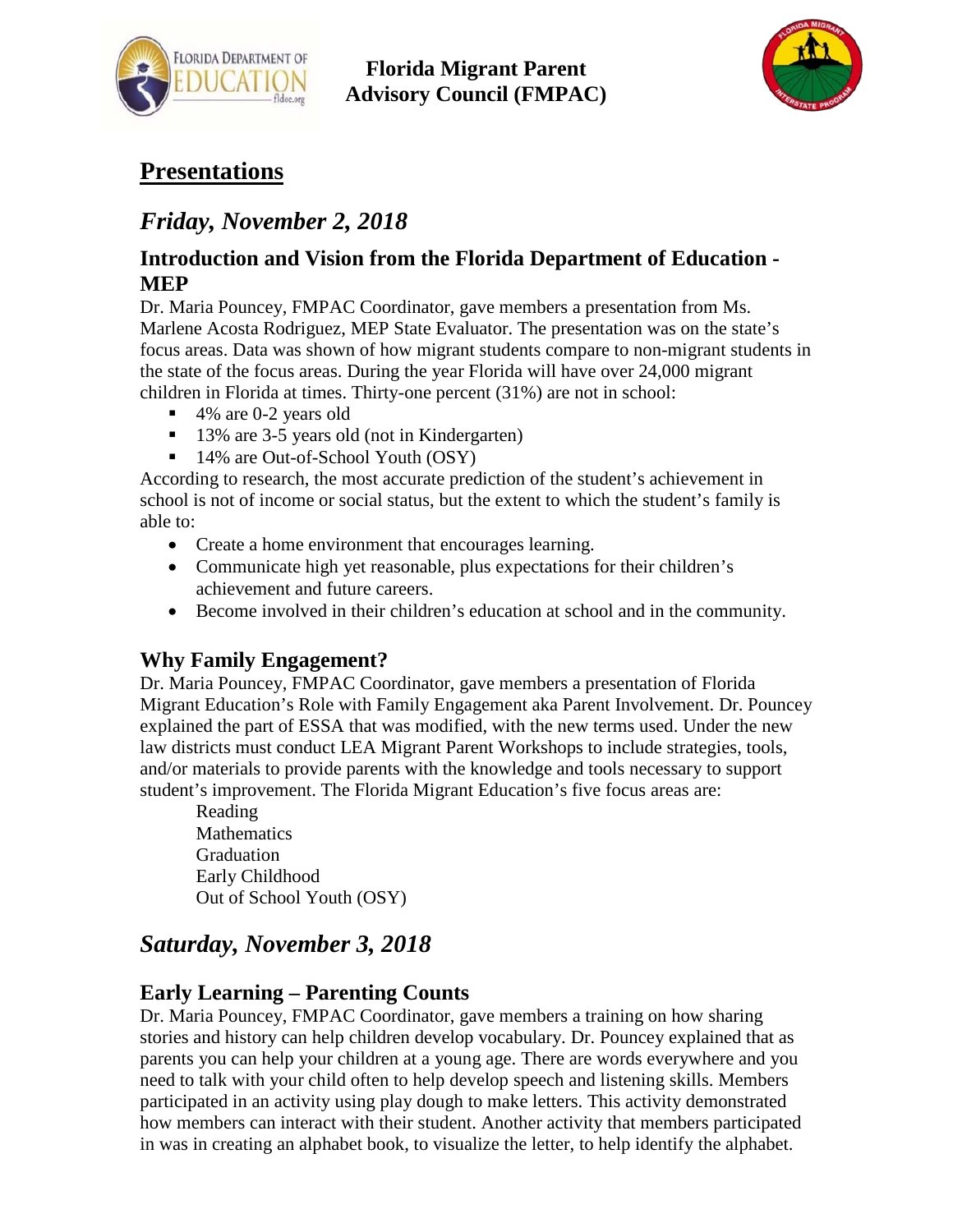



## **College Assistance Migrant Program (CAMP) & High School Equivalency Program (HEP)**

Rubi Luis, Admission Recruiter Advisor at the University of South Florida, gave members a presentation on the requirements for admission to CAMP and HEP. CAMP is a federally funded program that provides financial assistance, support services and cultural enrichment opportunities to students of migrant and seasonal farmworker background; during their first year at the university. The financial assistance to qualified students provides individualized services to help students succeed at the University of South Florida.

The University of South Florida's HEP Program is designed to help students who are or have parents who are seasonal farmworkers to obtain the equivalent of a high school diploma. This diploma is subsequently enough to gain employment or enrollment to an institution of higher education or other post-secondary education or training.

### **Graduation Plus**

Pedro Rojas Hernandez, Outreach Services for the Office of Student Financial Assistance, gave members a presentation on financial aid and scholarships. Mr. Hernandez talked about how FAFSA is a Free Application for Federal Aid for students. This application must be completed each year by current students and potential students who want to apply for federal assistance. Students are encouraged to apply as early as October 1<sup>st</sup> each year. Mr. Hernandez also talked about scholarships and expressed the more scholarships a student applies for, the more financial assistance the student will receive.

**Next Meeting**- Fabiola will send out information once FDOE approves the date.

#### **Closing**

Dahlia Peña made the first motion to close the meeting. Celestino Cruz seconded the motion. The motion passed unanimously.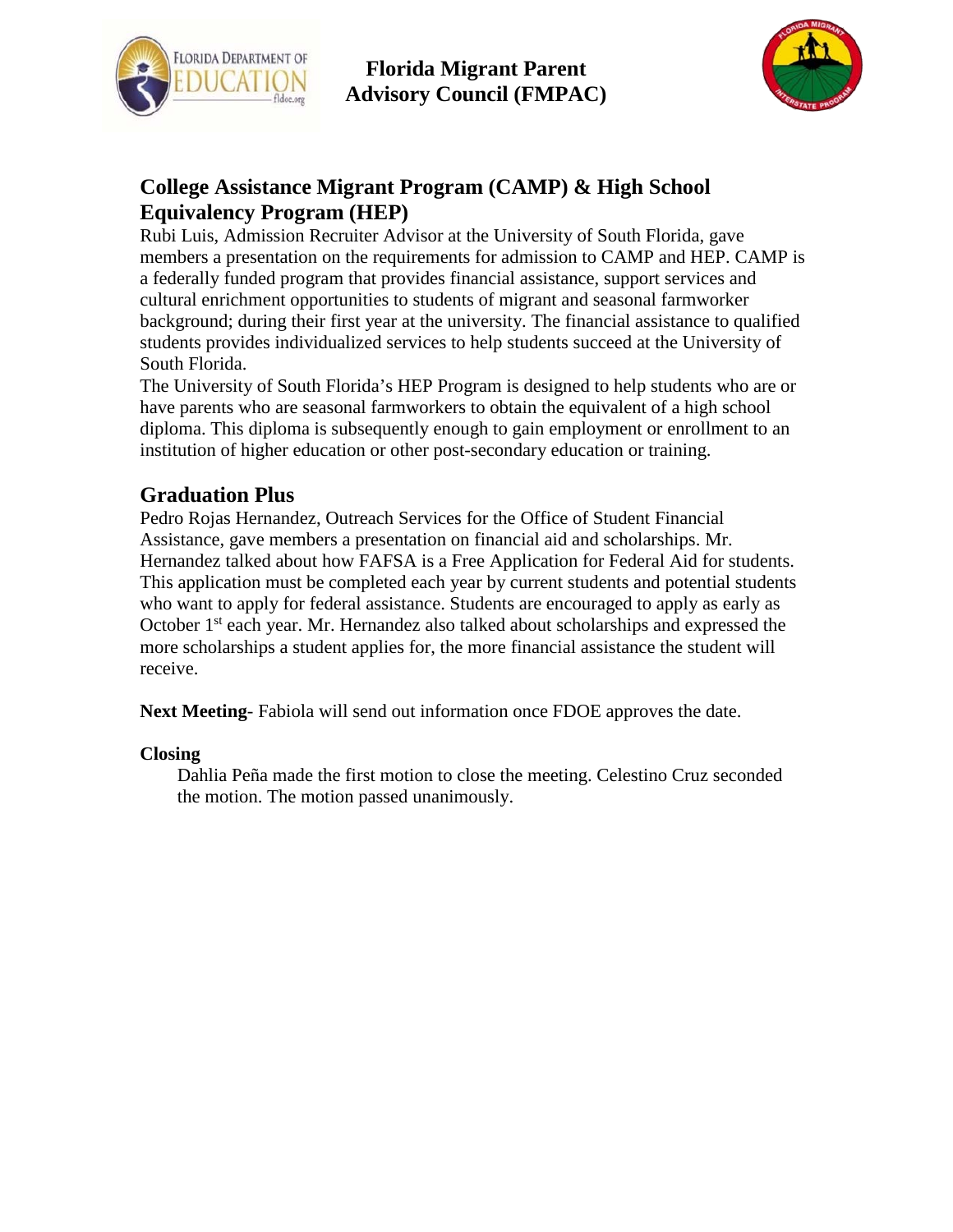



## **Las Minutas de la Reunión Trimestral Rosen Shingle Creek, Orlando, FL 2 & 3 de noviembre del 2018**

**Miembros Presentes:** Laura Beltran, Homero Nava, America Sainz, Veronica Rodriguez, Maria Segura, Celestino Cruz, Celia Mendoza, Cristina Lopez, Maria Hernandez, Dora Agado, Dahlia Peña, Yiny Vasquez

**Presentadores e Invitados:** Dra. Maria Pouncey, Gianna Acevedo, Juan Gomez, Rubi Luis, Pedro R. Hernandez, Fabiola Garcia, Isaac Altamirano

**Bienvenida-** Maria Segura dio la bienvenida a miembros y visitantes.

**Agenda –** Los miembros revisaron la agenda. Maria Segura hizo la primera moción para aprobar la agenda. America Sainz hizo la segunda moción. La moción fue aprobada unánimemente.

**Nuevos Miembros** – La Dra. Pouncey dio la bienvenida y presentó a los miembros que fueron nominados por sus distritos para servir en FMPAC. La Dra. Pouncey explico el rol de FMPAC y sus miembros. Uno de los aspectos más importantes de FMPAC es que los padres compartan la información que aprenden a sus comunidades, esto puede ser a nivel de distrito o al nivel de "vecindario". Veronica Rodriguez, Celestino Cruz, Maria Hernandez, Cristina Lopez, y Celia Mendoza aceptaron las expectativas para servir en FMPAC. Laura Beltran hizo la primera moción para votar que el Sr. Cruz, la Sra. Hernandez, la Sra. Rodriguez, la Sra. Lopez, y la Sra. Mendoza sean parte del FMPAC como padres miembros. America Sainz hizo la segunda moción. La moción fue aprobada unánimemente. Yiny Vasquez del condado de Polk y Dahlia Peña del condado de Miami-Dade también pasaron a formar parte del comité como representantes de sus distritos. Celia Mendoza hizo la primera moción para que la Sra. Vasquez y la Sra. Peña sean representantes del distrito. Cristina Lopez hizo la segunda moción. La moción fue aprobada unánimemente.

**Minutas-** Los miembros revisaron las minutas de la junta de mayo. Dahlia Peña hizo la primera moción para aprobar las minutas y la agenda. Maria Segura hizo la segunda moción. La moción fue aprobada unánimemente.

#### **Oficiales del 2018-2019**:

- **Presidenta** Laura Beltran
- **Presidente Electo** Homero Nava
- **Secretaria** América Sainz
- **Secretaria Alterna** Verónica Rodriguez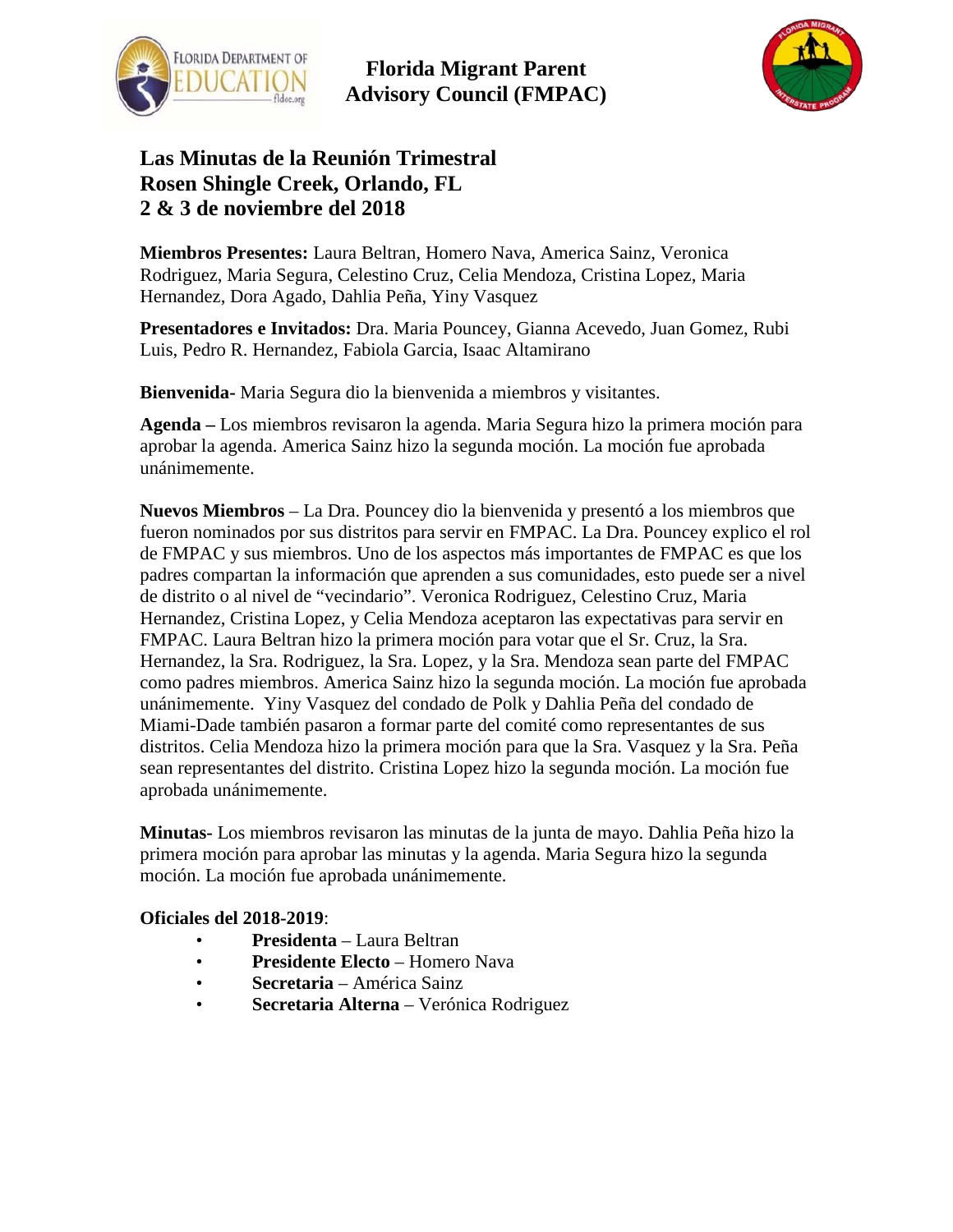



# **Presentaciones**

## *Viernes 2 de noviembre del 2018*

## **Introducción y Visión del Departamento de Educación de Florida MEP**

La Dra. Maria Pouncey, Coordinadora de FMPAC dio a los miembros una presentación de parte de la Sra. Marlene Acosta Rodriguez, evaluadora estatal del MEP. La presentación fue sobre las áreas de enfoque del estado. Se mostraron datos sobre cómo los estudiantes migrantes se comparan con los estudiantes no migrantes en el estado en algunas de las áreas de enfoque. Durante el año Florida tendrá más de 24,000 niños migrantes en algún momento. El treinta y un porciento (31%) no están en la escuela:

- 4% tienen 0-2 anos
- 13% tienen 3-5 años (no están en el Kínder)
- 14% jóvenes que están fuera de la escuela (OSY)

Según los estudios, el factor de predicción más preciso de los logros de un estudiante en la escuela no es el ingreso o el estatus social, sino la medida en que la familia de ese estudiante puede:

- Crea un ambiente hogareño que fomente el aprendizaje.
- Comunicar expectativas altas, pero razonables, para el logro de sus hijos y sus carreras en el futuro.
- Participar en la educación de sus hijos en la escuela y en la comunidad.

### **¿Porque el Compromiso Familiar?**

La Dra. Maria Pouncey, Coordinadora de FMPAC dio a los miembros una presentación sobre el Rol del Compromiso Familiar, también conocido como Participación de los Padres del Programa de Educación para Migrantes de Florida. La Dra. Pouncey explicó la parte de ESSA que se modificó y los nuevos términos utilizados. Bajo la nueva ley los distritos deben conducir talleres de LEA para padres migrantes e incluir estrategias, herramientas y/o materiales para proporcionar a los padres el conocimiento y las herramientas necesarias para ayudar a los estudiantes a mejorar las cinco áreas de enfoque del Programa de Educación para Migrantes de Florida. Las áreas son:

Lectura Matemáticas Graduación Educación Temprana Jóvenes Fuera de la Escuela (OSY)

# *Sábado 3 de noviembre del 2018*

### **Educación Temprana – Los Padres Cuentan**

La Dra. Maria Pouncey, Coordinadora de FMPAC, dio a los miembros un taller sobre como el compartir cuentos e historias puede ayudar a los niños a desarrollar vocabulario. La Dra. Pouncey explicó que, como padres, pueden ayudar a sus hijos a una edad temprana. Hay palabras en todas partes y necesita hablar con sus hijos a menudo para